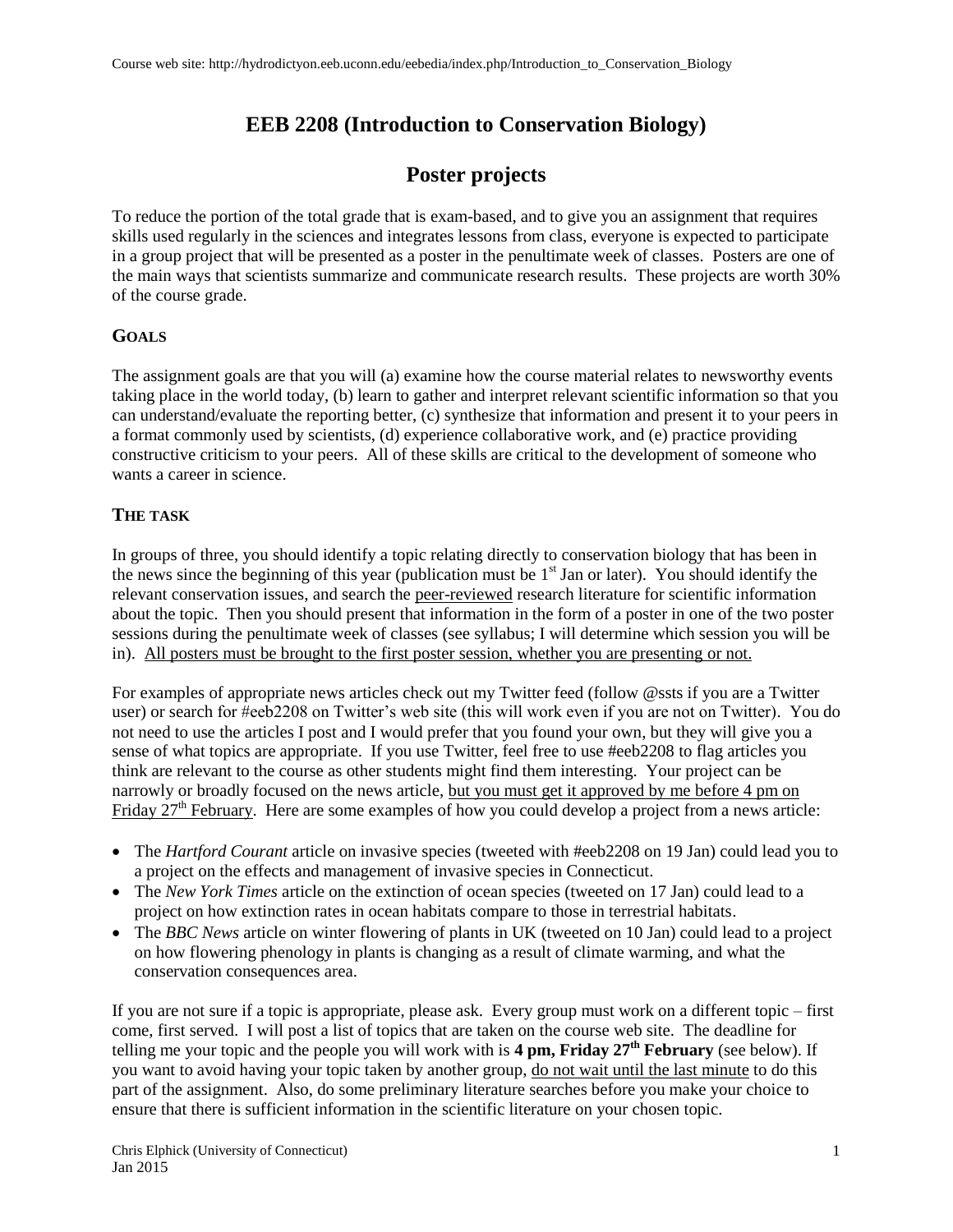Once you have identified the topic you are interested in, you need to research that topic to find out what the scientific studies show. The scientific literature, popular literature, news, personal experience, and the Internet are filled with information about conservation biology. You can use any of these sources for background information. But, the content of your poster presentation must be based exclusively on information from the peer-reviewed scientific literature (i.e., the type of articles we are reading in most of the class discussions). Scopus (available via the UConn libraries) or Google Scholar (**NOT** regular Google!) are probably the best places for searches of primary literature. I will talk about what counts as the peer-reviewed literature in lecture, but if you are unsure ask me or the TA.

You will need to read a number of scientific articles (probably 5-10 is the absolute minimum; more would be better) to produce a good poster. Your poster should (a) identify the conservation issue you were interested in and the news event that it connects to; (b) provide background information on the problem; (c) describe current scientific knowledge on the topic; and (d) identify what is known in terms of finding solutions to the problem. More on poster preparation below. Everyone must bring their completed posters to class on **Monday 20 th April**.

Half the group will present their posters in the first poster session, while the other half of the class evaluates those posters. During the second session, roles will switch. Poster sessions will be held during the class sessions on  $20<sup>th</sup>$  and  $22<sup>nd</sup>$  April and will take place in the lecture hall and the adjacent lobby area.

Members of each team will be expected to answer questions about their project when people come to view the posters. Students who are not presenting, will look at other posters and formally evaluate three other groups' posters in order to practice thinking critically and assessing the work of others. Your evaluations will be graded (see below), based on your doing a careful, constructive job of reviewing posters. If you say a poster is great when it is not (or vice versa), your evaluation grade will suffer. If you just point out flaws, without also providing remedies, your grade will also suffer. Students will also assign a grade to each poster they evaluate, and their grades will affect the poster's final grade.

If you do not attend both sessions, it will be mathematically impossible for you to get better than a D on this portion of the class.

### **DEADLINES**

**ABSOLUTELY NO EXCEPTIONS. Why? Because there are many deadlines in life that truly must be met – job applications, scholarship applications, grant deadlines, project deadlines, meetings that must be prepared for, etc. Getting used to deadlines is important for many careers. These are that kind of deadline. My advice is to have everything done at least a week early (in each case you have plenty of time to do this, as long as you plan ahead). Then it won't matter if you get sick or something else comes up.**

### *Anytime before 4 pm Friday 27 th February (sooner is better):*

- Identify two other people who you will work with on the project. (Make sure they agree.)
- Identify a recent news article that discusses a topic relevant to conservation biology and that you think you can do a project on. The article must have been published after  $1<sup>st</sup>$  Jan, this year.
- Identify one peer-reviewed scientific paper that is relevant to the topic. Send an email to chris.elphick @ uconn.edu describing the topic that you intend to do your poster on. The email must also contain a link to the news article, a link to the peer-reviewed paper, and the names of your collaborators. The subject line in your email must say "EEB 2208: Poster Topic". DO NOT send attachments.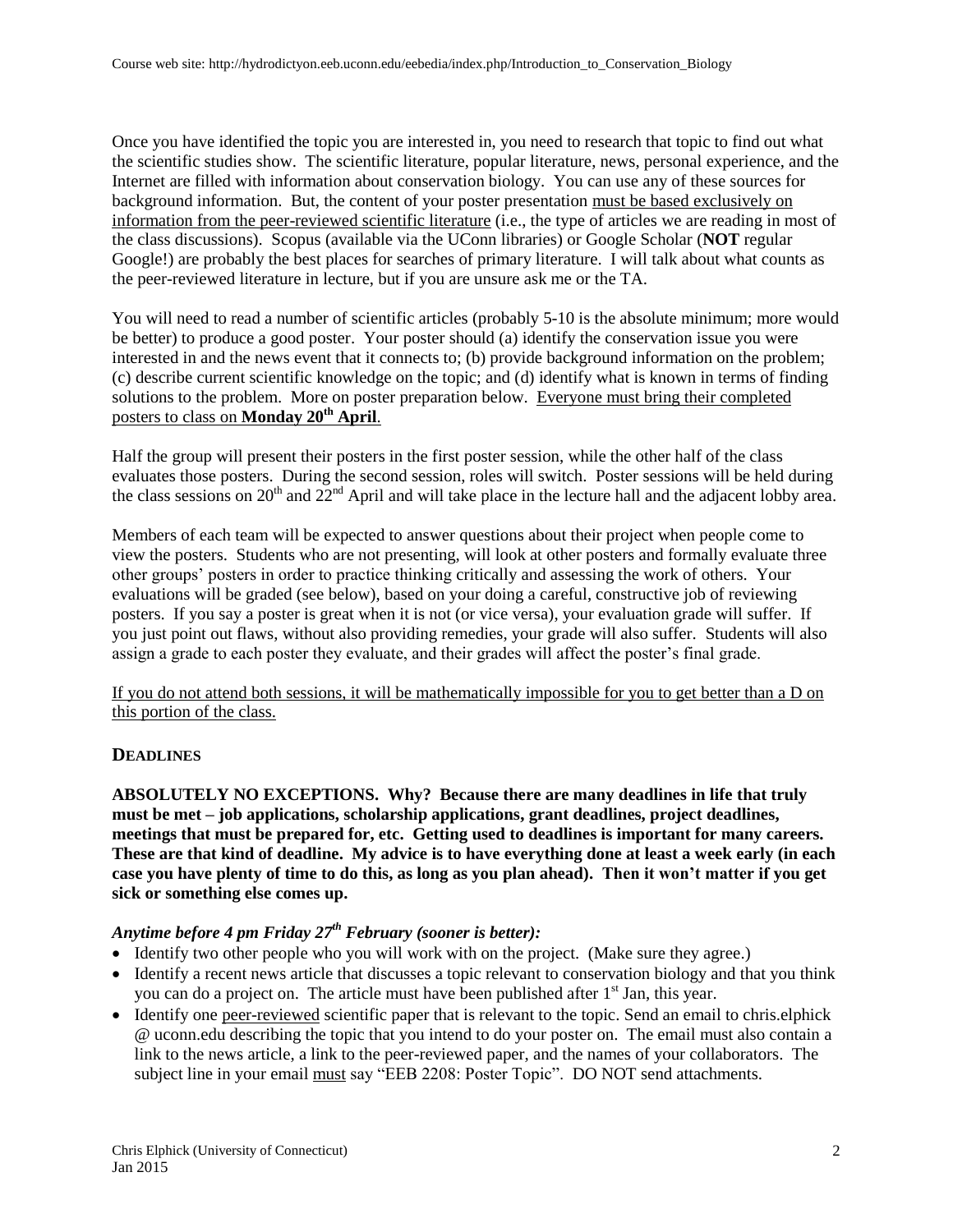- Members of a group can all use the same news article, but must each identify a different peer-reviewed paper (you may work together to identify papers – the goal is to ensure that each group has at least three papers by this date).
- If you are unsure what a peer-reviewed paper is, please ask (but see below, first).
- **This email is worth 3% of your total course grade. The instructions are simple though, so you will only get full points if you do everything mentioned above.**

*No later than 25 th March (earlier is better as you will get feedback sooner)* turn in a short "prospectus" for your poster project. The prospectus should include the following information:

- A short work plan, including information on how you have divided up the work, your time-line for completing the project, etc. How you do this is entirely up to you  $-I$  just want to see that you are already on-track to complete the project, have a plan for the final few weeks, and know who is responsible for what when I evaluate the posters. Note that even though I expect you to divide the labor, I will hold everyone in a group responsible for the entire final product, which should be a single integrated project (not 3 mini-projects stuck on the same poster board). Consequently, everyone will be expected to know all of the scientific information that goes into the final poster and will be considered equally responsible for ensuring there is no plagiarism, etc.
- An updated reference list including all of the papers that you are expecting to use (following the citation guidelines posted on the eebedia web site).
- A sketch of the layout you are thinking of using for the poster; this can literally be a pencil sketch on a piece of paper, or it could be a computer-drawn diagram (e.g., made in PowerPoint, Word, etc.) and printed). The key is that it should show what type of information is going to go where on the poster, approx. how much space you plan to devote to each section, etc., etc.
- The prospectus should be submitted in class or delivered to my mailbox in the EEB office (TLS,  $3<sup>rd</sup>$ floor, office is often closed by 4 pm) and **should be signed by all group members**. You can view it as a contract between the three of you to ensure that everyone knows what they are expected to do.
- **This prospectus is worth 2% of your total class grade. You will get 1% for turning it in before the deadline, and 1% if you do all of the things described above (and I really mean all).**

*On Monday* 20<sup>th</sup> *April:* Before this date, I will assign each group a date on which to present their poster (either  $20<sup>th</sup>$  or  $22<sup>nd</sup>$ ). These assignments will be posted on the eebedia web site, in the section titled "Poster topics". Everyone, however, should bring their completed posters to the first poster session and everyone must attend both sessions.

### **GROUPS**

My preference is for you to choose who to work with yourselves, but if you really need help, let me know. If you need my assistance, DO NOT wait until late February to email me. There is a poster discussion board on the class huskyct site where you can search for students with similar interests.

#### **PEER-REVIEWED LITERATURE**

If you are unsure whether an article is peer-reviewed, please ask. Generally such articles can be identified by the fact that they appear in major scientific research journals and they contain original data collected by the authors or compile data from other studies for new analyses. Peer-reviewed papers normally follow the standard format of: Abstract, Introduction, Methods, Results, Discussion, References (usually in this order, although the Methods is sometimes moved to the end). Normally, peer-reviewed papers are not printed on colorful, glossy paper, and do not have much in the way of photographs. Scientific journals that publish many papers relevant to this class include: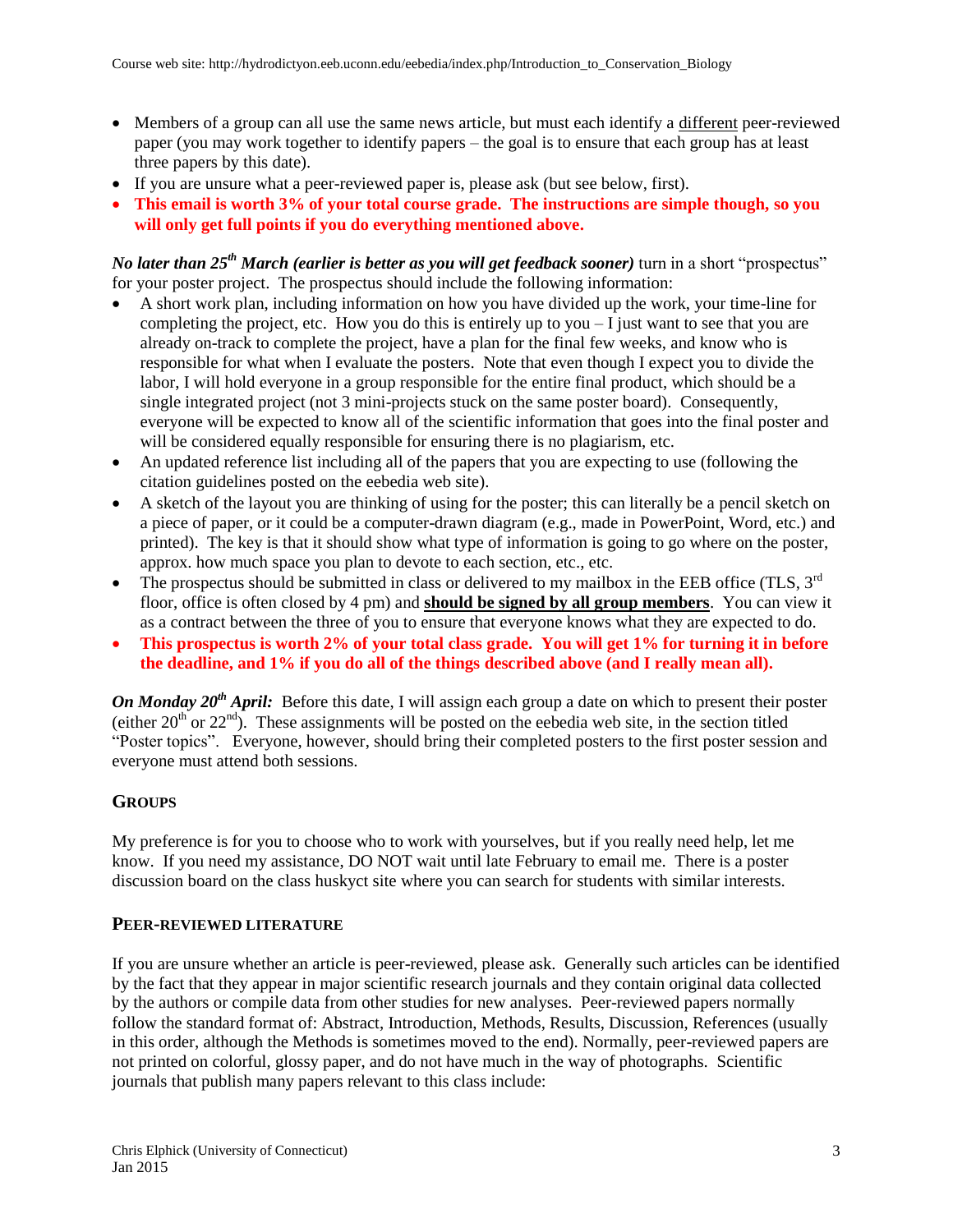Animal Conservation Biodiversity & Conservation Biological Conservation Bird Conservation & Ecology Conservation Biology Conservation Ecology

Ecological Applications Journal of Applied Ecology Journal of Wildlife Management Landscape & Urban Planning Restoration Ecology Wildlife Society Bulletin

For more information on finding peer-reviewed articles, see the FAQs on the course web site.

## **GRADING**

Grades will be based on a combination of information, as follows:

- 3 points meeting all requirements for the  $27<sup>th</sup>$  February deadline
- 2 points meeting all requirements for the  $25<sup>th</sup>$  March deadline
- 15 points grade assigned by instructors during poster session. This portion of the grade addresses your ability to synthesize scientific studies relating to your topic accurately, and to present it and answer questions about it clearly.
- 5 points comments made by students who examined your poster. This is the real test of how well you can communicate information to an audience. All peer comments will be anonymous.
- 5 points your assessment of other people's posters. We will be looking for your ability to make thoughtful comments about ways that your peers could improve their posters.
- Social grade multiplier, determined by your group collaborators. Each person will be asked to (confidentially) rate the relative contributions of their team members. Everyone will be asked whether (a) everyone contributed more-or-less equally, (b) one person did substantially more work than the others, or (c) one person did substantially less work than the others. Based on the responses, each person will be assigned a "multiplier grade" between 0.9 and 1.1 to adjust their score up or down based on their contribution to the project.

*This grading scheme is a bit complicated, so here is an example:* Manette does a pretty good job on the first task, but the scientific article she submits is not from a peer-reviewed journal, so she gets just 2/3 points for the February assignment. She does better on the March deadline and misses nothing from the requirement list, so she gets both available points. Her group's poster is good, but a few parts are hard to understand and her answers to questions are vague, so she gets 12/15 (one of her group-mates does better with questions and so gets 13/15). Other students who examined the poster are nicer than I am and found the topic interesting and easy to understand, so they all gave her 5/5. Manette also did a superb job of critiquing others – providing good advice on how to improve the posters, without being harsh or unpleasant. So, I gave her 5/5 for that. This gives her a total of 26/30 points. But, both of Manette's project collaborators recognized that she spent much of the semester drinking expensive coffee in Starbucks and chatting with friends, leaving them to do most of the work; this observation is consistent with her inability to answer questions about the work. Consequently, she got a grade multiplier of 0.9. To calculate the final score I multiplied the total number of points (26) by 0.9. Manette's final score on this portion of the class is  $23.4/30$  (78%, or a C+). If she had pulled her weight she'd have got a solid B.

*Plagiarism:* The maximum penalty for plagiarism will be that everyone in the group gets zero for the entire assignment. Consequently, you are all responsible for ensuring that your poster does not plagiarize the work of others. For my definition of plagiarism, which is the one that will be applied to this assignment, please see my grading policies and the document on plagiarism on the course web site. Note that the poster should not include any quotations (see plagiarism document for more details).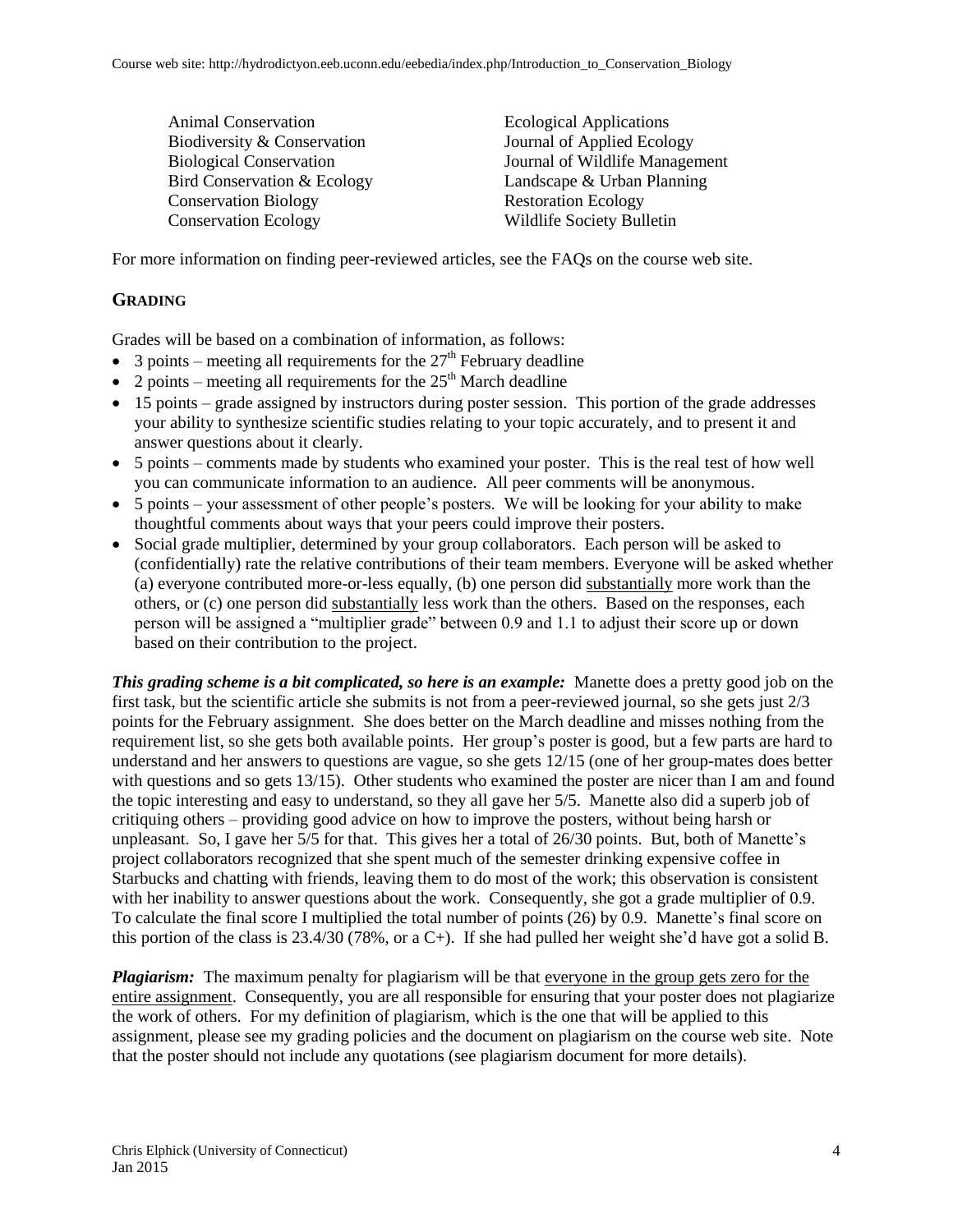#### **POSTER PREPARATION**

The key to a good poster is to identify the key pieces of information and present them in as few words as possible, but without compromising clarity. The biggest danger is spending more time making the poster look nice than on making sure that the content is detailed, accurate, and easy to understand. Presentation counts for something, but the best presentation in the world will still get you an F if the content is superficial, full of errors, or impossible to understand. Most importantly, note that someone (e.g., the person grading it) should be able to read it and get the main points you want to make within  $\sim$ 3 mins.

Exactly how you present the information is up to you, but every poster should include the following (you don't have to use these titles):

*Project title and names of authors:* Should be self explanatory. It is conventional (but not required) to put this at the top.

*Abstract:* In 150 words or fewer, summarize your findings. State the issue, why it matters, what the science tells us, and any recommendations for future action to address the issue. No citations should appear in the abstract.

*Introduction:* Briefly, introduce the general conservation/management problem, relating it to the news item your project began with. Then, narrow the focus of the introduction to the specific issue that you have researched. Give the location, any interested parties (for many projects this will include who is in conflict), and state your specific goals for the project (e.g., to determine why sturgeon are endangered, and what can be done about it). By the end of the section a reader should know what you are doing and why. One or two short paragraphs should be sufficient.

*Background:* A brief review of the issues your project addresses. Do not tell us everything you found out about the topic, just what we need to know to understand the research that has been done. If your project focuses on a single species, summarize its pertinent natural history, ecology, behavior, etc. If your focus is an ecosystem, say where it is found, what the primary species are, how it is threatened, etc. This section could be combined with the Introduction.

*Current state of knowledge:* This is the bulk of your project. You will not have space to say everything that you found out, so you need to identify and summarize only the most important parts. The hardest part of the assignment is to reduce all the research to a few key points. So, this is the part that you should spend most time on. If your group members each worked on different parts of the project, make sure that you work together to integrate the information – I am not looking for 3 mini-projects tacked together.

*Recommendations:* Not every project will have this section, but most topics will relate to some realworld issue, where someone is trying to solve a problem. If so, tell us what you think should be done based on the specific research you have read about and the general ideas I have discussed in class. If there are big unknowns, tell us about them. What is the most important research that still needs to be done? Given that managers cannot sit around forever waiting for new data, what can you tell them they should do now? Be sure to identify specific things that you think should be done, rather than just broad generalities. Suggestions like "more research" or "public education" will not get many points, but if you say what type of research, or how public education should be implemented, and why, you should do well.

*Literature cited:* All ideas, data, and information that is not your own, must be cited, unless the ideas are common knowledge in the scientific literature (e.g., that plants photosynthesize). All citations must come from the peer-reviewed literature (see above). The literature cited section should contain all citations used, and no extras. All citations must follow the format that I will post on the web site. **Citing Web**